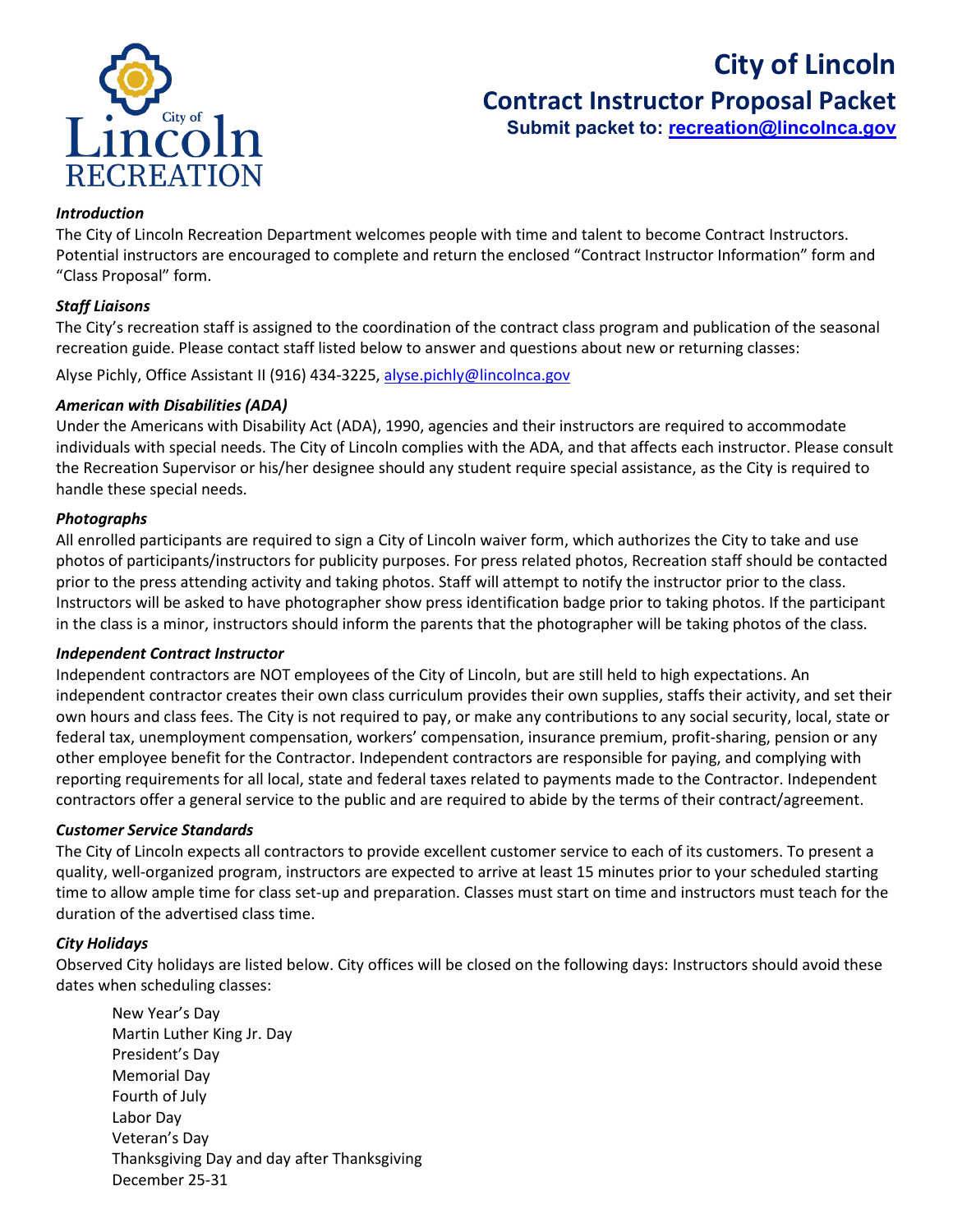## *Class Sessions*

Class sessions are offered on a seasonal basis: Winter/Spring, Spring/Summer, Fall/Winter. All classes are publicized in the City of Lincoln Recreation Guide, which is available online as well as at City offices. The number of weeks and length of time of the class depends on the content and the time it will take to convey the necessary information to the student. Most programs are offered in 4 weeks & 6-week increments. For certain classes 8-week increments are needed.

## *New Class Proposals*

If you are proposing a new class, please complete a "Contract Instructor Information Form" and "Class Proposal Form." Submitting a proposal does not guarantee your class will be accepted.

Staff will contact you on the status of your proposal.

#### *Instructor Communications*

When communicating with coordinator regarding class information please communicate via email first so that there will be a record of communication. Please respond to questions within 24-72 as coordinators have deadlines for class and guide input. Missing deadlines may cause class cancellation.

## *Course Titles and Descriptions*

When submitting proposals, please keep in mind the title of your class and course description are important elements in determining the marketing success of your class. Having a creative title is important because it is what the reader sees that draws them in. The course description phrases like, "This class is designed for…" or "This class will help…" are not as engaging as focusing on the benefits and results of the class by using motivational text and action words like explore, discover, experience, prepare, which work most effectively.

The body of the course description should include benefits of participating and details about the course and instructor's expertise and experience. Putting this information within the course description can increase response; this can be especially important for youth programs, to reassure parents that they are making the best choices for their kids. Please remember that the best length for course descriptions is between 45 and 100 words. Please note; descriptions may need staff edits.

## *Class Date/Time*

It is very important that the class dates and times advertised in the Recreation Guide are followed. Instructors requesting a change of dates or times must be submitted to City staff immediately. Please keep in mind that participants have paid for an expected service timeframe that has been advertised.

## *Class Locations*

Classes can be held at City recreation facilities or at private studios. If a prospective instructor/contractor is proposing to hold a class at their business or other non-City facility, then the class site must meet ADA requirements. The City staff may also inspect such facilities for compliance, as well as an examination of other factors to determine facility suitability, including location, parking, and safety issues. It is at the staff's discretion to deem off-site City facilities as acceptable places to hold contract classes.

#### *Room Set Up*

Instructors are responsible for the set up and clean up any facility that is use for classes. Please arrive early enough to allow adequate time for set up. (At least 15 minutes) After class has ended, please return the room to the way you found it, pick up all refuse and any items left behind by participants. Report any needed maintenance or repairs to the Recreation Department. The City of Lincoln is not responsible for any items left in a room by participants or instructors.

#### *Keys*

Instructors may be issued a key to a Lincoln facility in which their class(es) are offered. If that is the case, a key will need to be picked up from the Recreation Department, 2010 First Street, prior to the start of the class. At the conclusion of the class or session, instructors will need to return the keys to the Recreation Department. If a key is checked out to the instructor, he/she will only have access to the facility during the specific program times, which includes set-up and clean up.

#### *Instructor Contract*

Teaching classes for the City of Lincoln requires all instructors to complete and submit a City of Lincoln Recreation Department Instructor Contract. Contracts are completed annually. All contracts must be signed and approved at least 7 business days prior to a class start date or classes are subject to cancellation.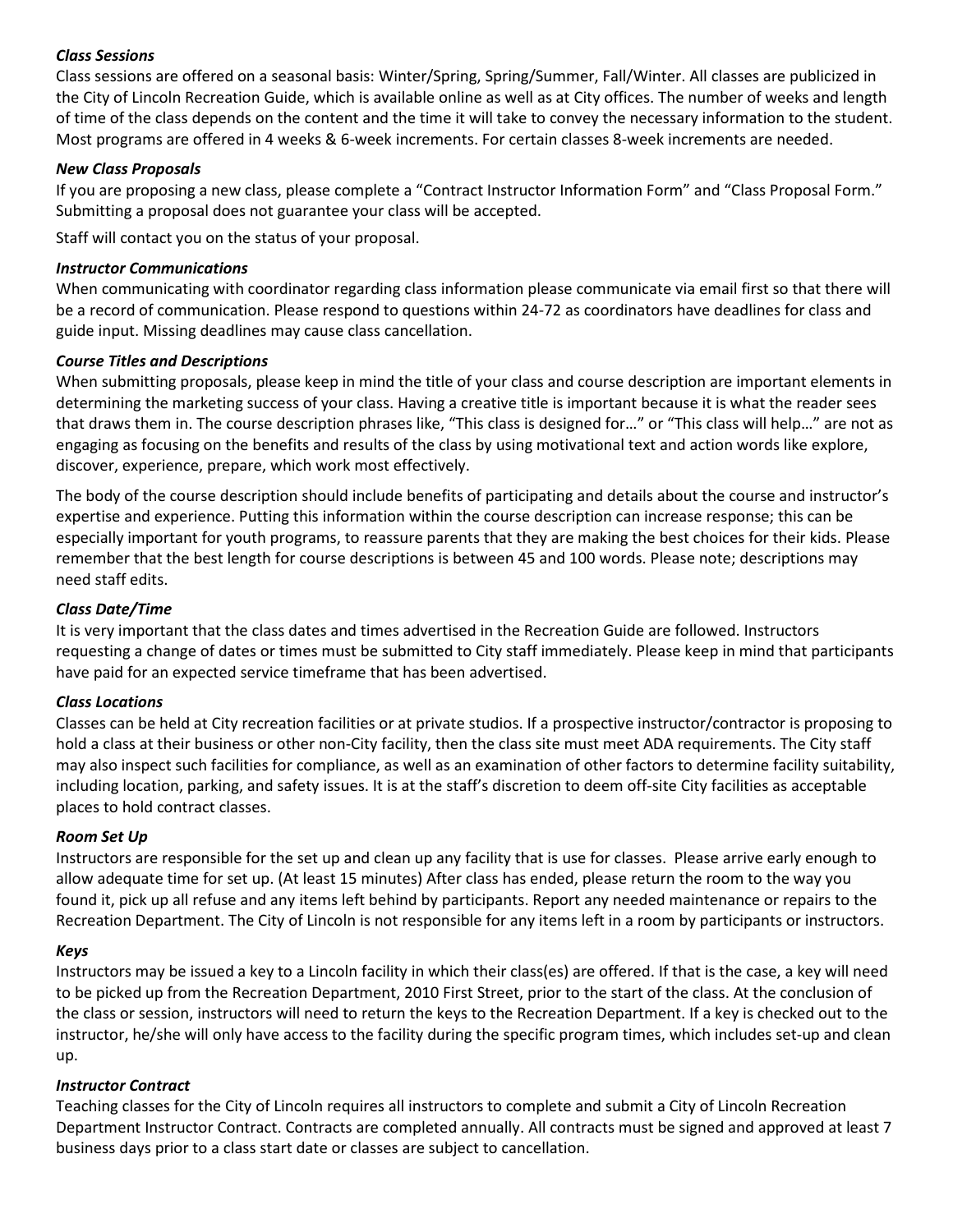## *Background Check*

All instructors must have a Background check completed. Until there is clearance, no instructor, contractor, or staff will be allowed to work.

City of Lincoln uses Five Star Fingerprinting. You must have the live scan paperwork that the City of Lincoln will provide to take to Five Star.

Five Star Fingerprinting Phone: (916) 630-7827 Email - 5starfingerprinting@gmail.com Address - 6721 Five Star Blvd, Suite B Rocklin, CA 95677

## *Insurance*

Proof of Insurance must be provided on a CERTIFICATE OF INSURANCE. This document must be signed (a stamped signature will suffice). The additional Insured Endorsement or section of the policy showing the City of Lincoln as an additional insured must accompany the CERTIFICATE OF INSURANCE.

Required Minimum Coverage General Liability \$1,000,000 per occurrence \$2,000,000 aggregate

Liquor Liability (only when alcohol is provided) \$1,000,000 per occurrence \$2,000,000 per occurrence Policy must be primary and non-contributory · Policy must contain waiver of subrogation  $\cdot$  A 30-day notice of cancellation (10 day for non-payment) must be provided · the policies may not contain language which prohibits additional insured or other insurers from satisfying the self-insured retention or deductible. All Self-Insured Retentions must be listed on the certificate. A certificate of insurance listing the required coverage and naming the City of Lincoln as Certificate Holder is required.

The Certificate should be addressed to City of Lincoln 600 Sixth Street Lincoln CA 95648

## *Business License*

You must have a valid City of Lincoln Business License to operate as contractor. Contact (916) 434-2446 for information on how to apply.

## *Evaluations / Waivers*

Recreation staff may evaluate classes periodically and on a random basis. If we decide to evaluate your program The City of Lincoln will provide evaluations to the instructor these should be distributed to participants toward the end of a class session. After evaluations have been completed please return to City staff within 7 days of last class for review. Evaluations may also be sent electronically via our registration system. COVID waivers will be required to be signed by participants and or parents on the first meeting of class. These must be returned to the City of Lincoln within 7days for record retention once the session is complete.

#### *Class Fees*

Class fees are established by the instructor and are submitted on the Class Proposal Form. The City will compensate the instructor a percentage of the class fee stated on the class proposal. Instructors will submit an invoice to the coordinator after the session has be complete. Instructors wishing to increase class fees must submit a request in writing, detailing the reason for the fee increase. These will be reviewed by City staff but will not be approved mid-session. (see Fees & Instructors Payments)

## *Supply/Material Fees*

Supply/material fees are fees that are charged to the participant in addition to the class fee by the instructor. Supply/material fees are supplies that the instructor requires a participant to have in order to participate in the class. The fees are collected by the instructor for expendable supplies for students, i.e.: extra craft supplies, food supplies, uniform etc. Supply/material fees should not be collected for supplies that instructors need to teach the classes such as scissors, music, sports equipment, etc. On the Class Proposal Form, each instructor will need to specify if there is a supply/material fee and how much it is per participant. A list of materials will need to be submitted as well as copies of receipts for supplies. Material fees are paid to the instructor on the first day of class by participants.

## *Fee Structure*

Contract Instructor sets the class price. The City retains 35-40% of the class fee. Instructors receive 60-65% of the gross class fees. When establishing the class price, remember to include City fees. For example, if class cost is \$100 per participant, less City fees of 40%, instructor payout is \$60 per participant. The \$5 Non-resident fee is given to the City of Lincoln.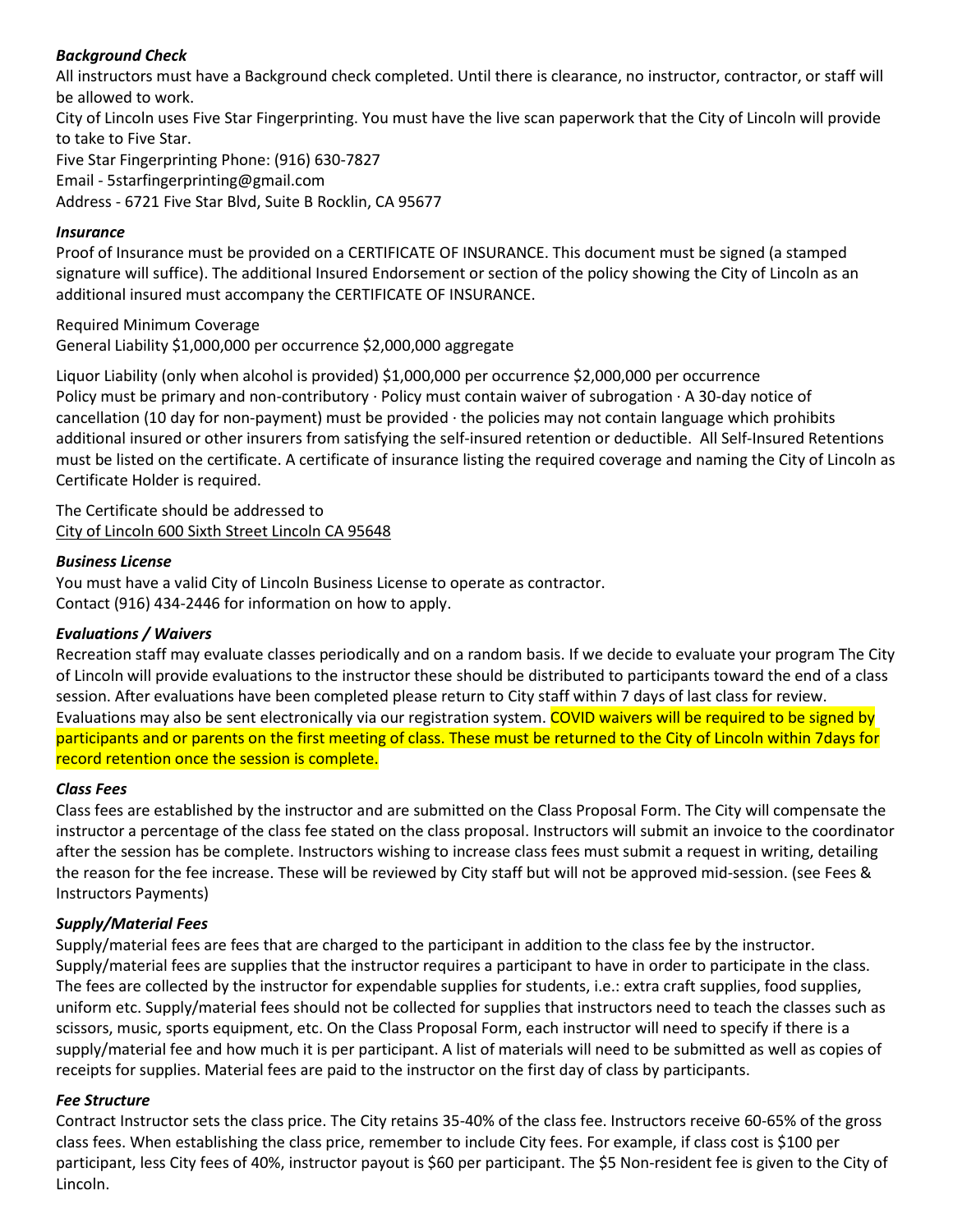## *Instructor Payment Schedule*

The City provides payment after receipt of services and an invoice has been turned into the coordinator. Advance payments are not possible. Instructors must have a W-9 form filed with the Finance Department before payment can be processed. The City will not be able to provide payment to instructors until the class has been completed for that session. Instructors can expect payment 2-4 weeks after the last class date. Instructors will receive a 1099 form at the end of January for the preceding year worked.

## *Class Registration*

The City of Lincoln Recreation Department will be responsible for processing registration, collecting money, and making any necessary refunds. Registrations are processed on a first come, first serve basis. Registration dates are noted in the Recreation Guide. Non-residents will pay an additional fee of \$5.00 per class. The \$5 Non-resident fee is given to the City of Lincoln.

Under no circumstances is an instructor to accept payments (except for pre-approved supply fees) or allow a participant to "try" a class. Individuals who are not enrolled through the City of Lincoln may not participate in any class and must be listed on the roster or have an issued receipt paid in full prior to attending class.

## *Registration Procedures*

The ways in which a prospective participant may register for classes offered by the City of Lincoln:

- 1. Online registration a[t www.LincolnRec.net](http://www.lincolnrec.net/)
- 2. Walk-in registrations are accepted at the Community Center, 2010 First Street. Limited hours may walk in hours may be affected by COVID regulations.

## *Refunds*

The refund policy is described below:

## **Community Classes/Camps/Aquatics**

- The City of Lincoln reserves the right to cancel, combine or divide classes; change time, date or place of classes; instructor; or make other changes necessary.
- Failure to attend a class or "no shows" will not be granted a refund. Refunds are only eligible if received a minimum of 7 days prior to the first class, unless otherwise noted. If a request is turned in less than 7 days a refund will be determined on a case-by-case basis.
- Please email refund requests to [alyse.pichly@lincolnca.gov](mailto:alyse.pichly@lincolnca.gov)
- If the City of Lincoln Recreation Department cancels a program due to low enrollment, a full refund will be issued.
- The online "convenience fee" cannot be refunded.

#### *Rosters & Attendance Sheets*

Instructors must download their own roster from our online registration system. Instructions are given to each individual instructor to access the system. Please see the "How to Log into CivicRec" sheet. Instructors are encouraged to take attendance on an Attendance Sheet, which is useful for large classes and to verify attendance for participants requesting a refund. The City must retain this information. Individuals who are not enrolled through the City of Lincoln may not participate.

#### *Class Cancellation Policy*

If your minimum class size is not met, it is the instructor's decision whether or not to teach the class. Instructors who want to cancel a class must contact the Recreation Supervising Coordinator at least 24-48 hours before the first meeting of classes as staff must notify any participants of cancellation with enough notice.

#### *Waiting List*

If the maximum enrollment is met, waiting lists will be established and instructors will be notified. If instructor is not available to teach another class, the Recreation Department reserves the right to seek another instructor. Participants that are on the waiting list may be added to the class, if there is room available, and only on a priority basis. Staff will contact the participants in order on the waitlist to confirm they would like to be added to the current class or added to a new class.

#### *No Shows*

If a participant does not show up for the first class, please give the participant a call and send an email to remind them of the next class (if you have multiple classes) or to check in on missed class.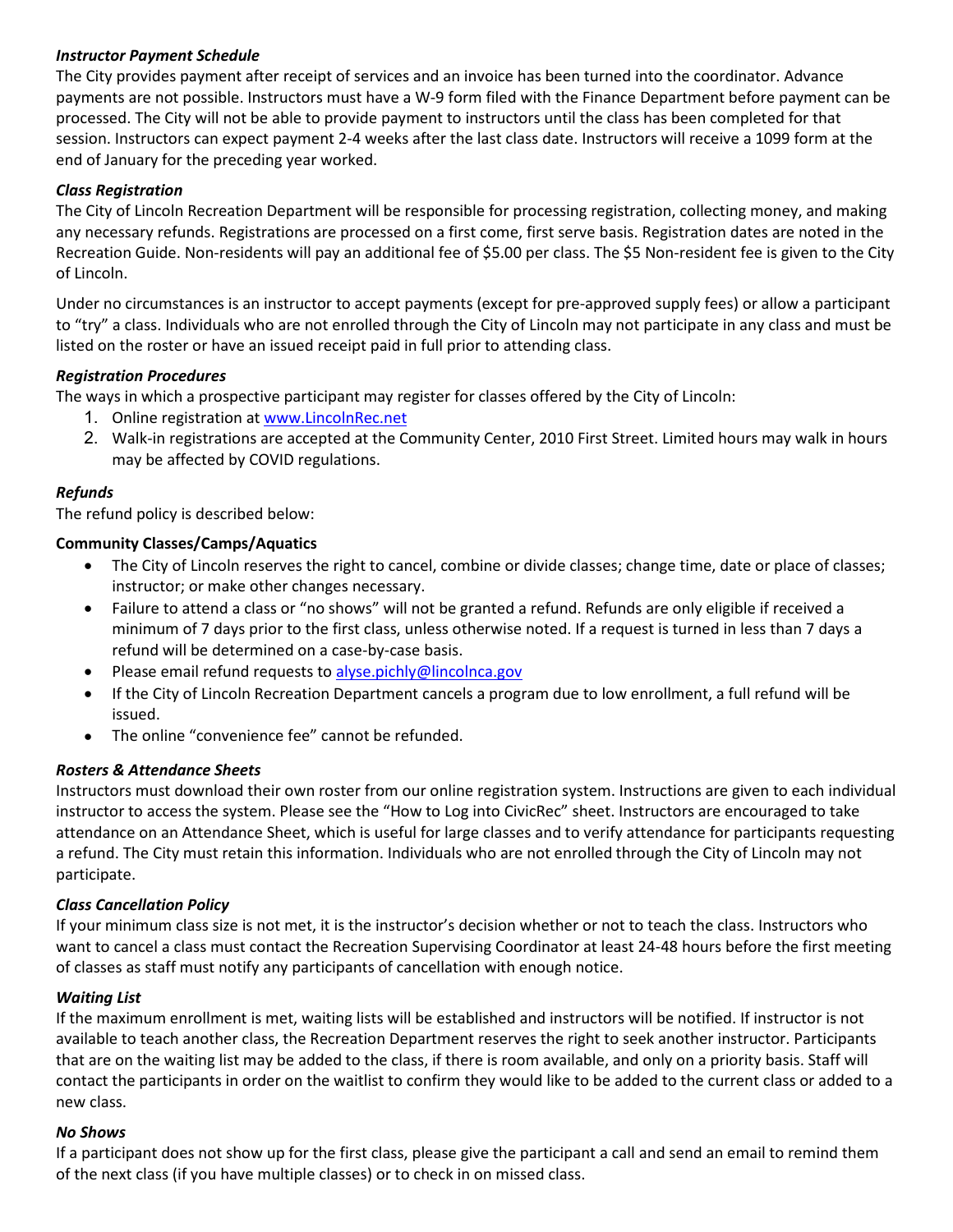## *Changes in Schedule*

It is very important that classes start and end at the time which is advertised. Starting classes late or ending the classes early can cause undue burden for the participants, parents, other instructors, and can also cause problems with facility scheduling. Any anticipated changes in the schedule must be reported immediately to City staff.

## *Instructor Absence and Make-up Classes*

If the instructor will be tardy or absent from class, it is their responsibility to notify the Recreation Supervising Coordinator and the enrolled students. A makeup class must be scheduled at the end of the session or when agreed upon by staff. Excessive absences and/or tardiness may result in the City terminating the contractual agreement with the instructor. If classes are to be rescheduled, it is the instructor's responsibility to make arrangements with City staff and to notify students of the makeup class dates. If scheduling does not allow a class to be rescheduled, students will be refunded for that particular class.

## *Recreation Guide*

The Recreation Guide is published three times a year and is available for viewing at [www.LincolnRec.net.](http://www.lincolnrec.net/) The Guide is usually available for pick up at any City facility. During COVID that may not be available and we may utilize a web-only version.

## *Means of Advertisement*

The City will:

- Publish the Recreation Guide (Virtual Online guides available during COVID)
- Create marketing for new classes or other classes as it deems necessary
- Approve any advertisement or flyer, in advance, that is co-sponsored by the City (see Flyer approval)
- Update information in CivicRec (computer software registration system) and website
- Post on social media

What instructors can do:

Print and distribute your own flyers, but written approval for any additional promotion materials and/or flyers not produced by the City must be approved by City Staff. Can post approved advertisements via Social Media.

## *Safety Procedures*

As a contract instructor, you are expected to dress in an appropriate and safe manner for each class. Please wear shoes that are appropriate and safe for the class you are teaching. For example, soft-soled closed toe shoes for sporting activities.

For the safety of children involved in youth classes, instructors must see that children are released to their parents or another verified adult. Children should not be allowed to leave the classroom unattended during the class session. Please consider having a bathroom break as a group during the class period. Please advise parents that they will need to pick-up children at class. Instructors are not to leave until all children are picked up. Instructors should have a means of contact (mobile phone)

If a parent is extremely late in picking up his/her child from class, please try to contact all parties related to child. In addition, instructors should never drive students in their personal vehicles or should not bring pets or other individuals to class. Please also note that only those registered for the classes are the only ones allowed to participate in the class.

Instructors are to account for all participants who are 17 years or younger. In case of an emergency or natural disaster, instructor is to lead participants to the nearest exit. Instructors should be aware of emergency exits and the emergency exit plan for each facility where they are teaching. It is imperative that instructors have a current roster of participants at all times and will use this roster and/or their attendance sheets to account for each participant. Participants who are minors will only be released to their legal guardians; participants will be released to immediate family members or family friends only if permission is granted.

#### COVID Procedures

Please refer to California Department of Public Health website for COVID plans for your programs. <https://www.cdph.ca.gov/Programs/CID/DCDC/Pages/Guidance.aspx>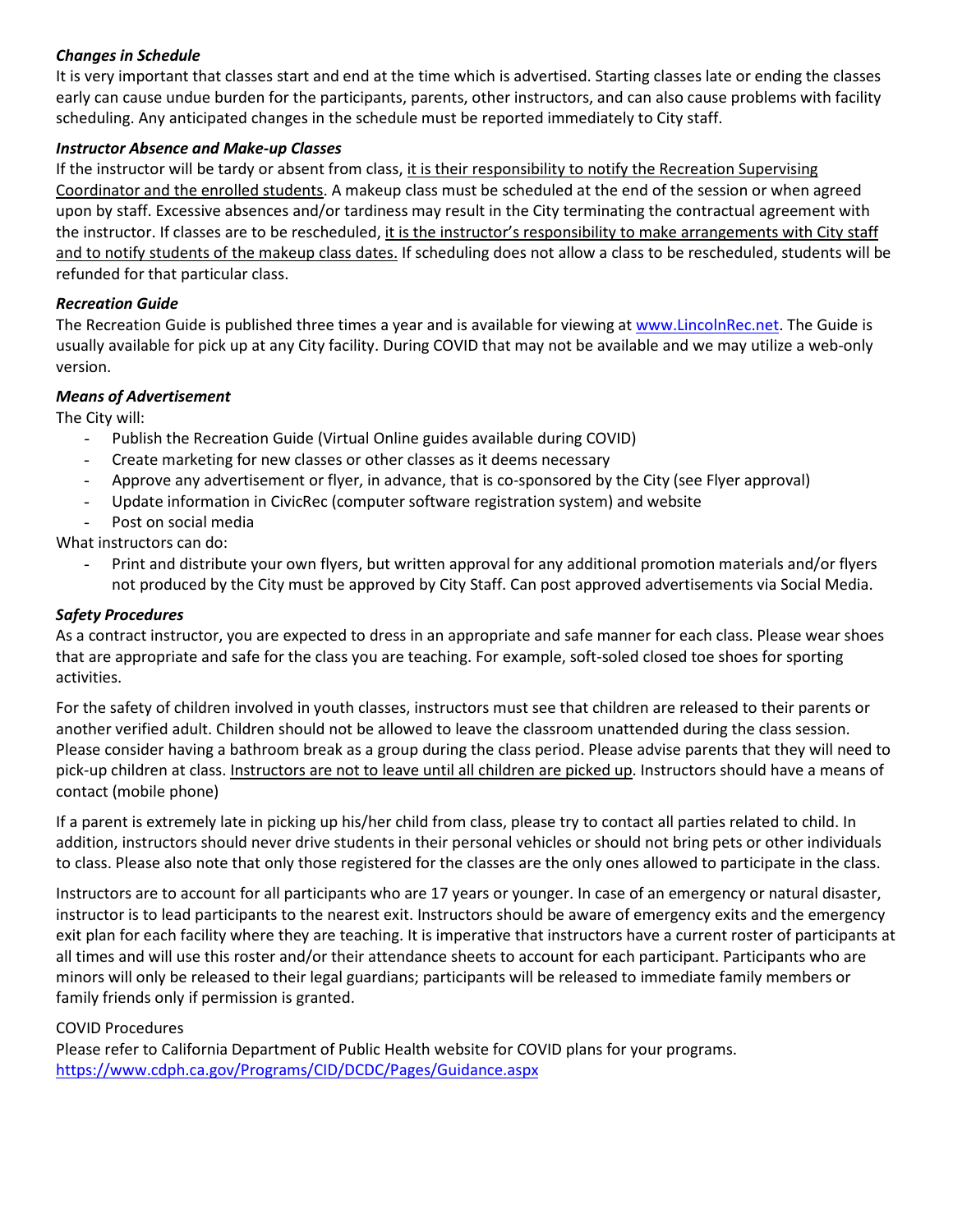## *First Aid Procedures*

In case of a life-threatening emergency where participant is unconscious or needs immediate medical attentions, call 911. Be sure to provide dispatch with the following information: address, names of cross streets, gender and approximate age of injured and their symptoms. In all cases, City staff must be notified ASAP.

If the instructor or participant encounters a minor accident (small cuts, skinned knees, elbows), direct the injured person to the restroom to wash the wound area with soap and water. City Staff can supply first aid supplies to the injured person if the accident occurs at the Community Center during business hours. If the accident occurs at another facility, instructors are required to have their own first aid supplies. Please notify City Staff if an injury occurred and you will need to document it on an Accident/Incident Form ASAP and must be returned to the supervisors within 24 hours.

Only individuals certified in First Aid/CPR are permitted to give immediate first aid. Please have a copy of your CPR and first aid certificate sent to the Recreation Supervising Coordinator. At least 1 staff should be certified. CPR should only be delivered in life and death situations. Instructors are to use their best judgment and in best interest and safety of the participant.

Please keep this information with you to refer to if needed.

**City of Lincoln Recreation Department 2010 First Street Lincoln, CA 95648 [www.lincolnrec.net](http://www.lincolnrec.net/) (916) 434-3220**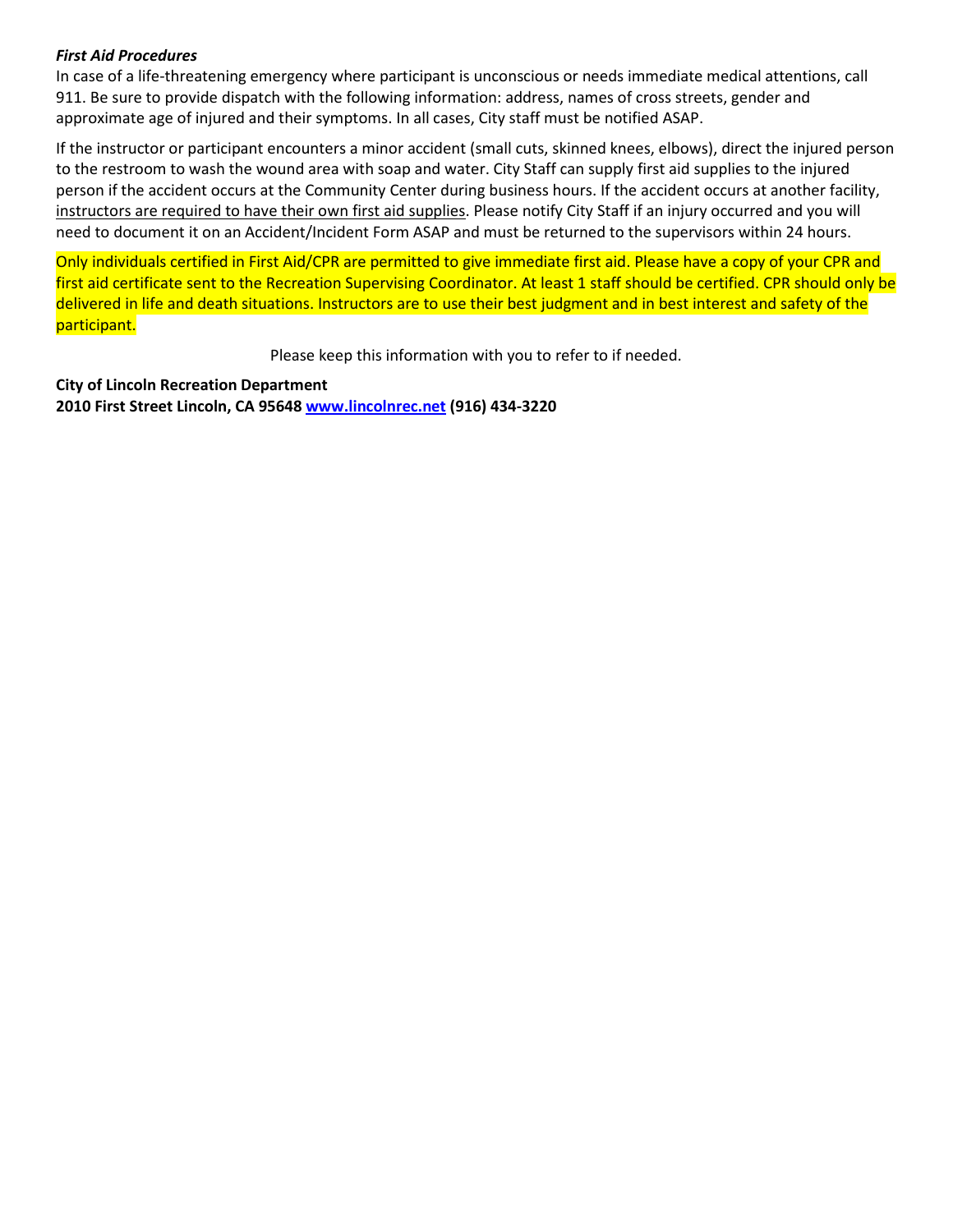

Day Phone

## **City of Lincoln Class Proposal Form**

| <b>Personal Information</b> |  |
|-----------------------------|--|
| Name                        |  |
| <b>Street Address</b>       |  |
| City, State, ZIP Code       |  |
| Day Phone                   |  |
| Cell Phone                  |  |
| E-Mail Address              |  |

**Please describe your educational background or experience as it relates to your proposed class:**

| <b>Related Experience (paid or volunteer)</b> |  |  |  |  |  |
|-----------------------------------------------|--|--|--|--|--|
| Employer                                      |  |  |  |  |  |
| Title                                         |  |  |  |  |  |
| Duration of position                          |  |  |  |  |  |
| <b>Duties</b>                                 |  |  |  |  |  |
| Supervisor Name & Title                       |  |  |  |  |  |
| Day Phone                                     |  |  |  |  |  |
|                                               |  |  |  |  |  |
| Employer                                      |  |  |  |  |  |
| Title                                         |  |  |  |  |  |
| Duration of position                          |  |  |  |  |  |
| <b>Duties</b>                                 |  |  |  |  |  |
| <b>Supervisor Name &amp; Title</b>            |  |  |  |  |  |

| <b>References</b>   |  |
|---------------------|--|
| Name                |  |
| Day Phone           |  |
| Relationship to you |  |